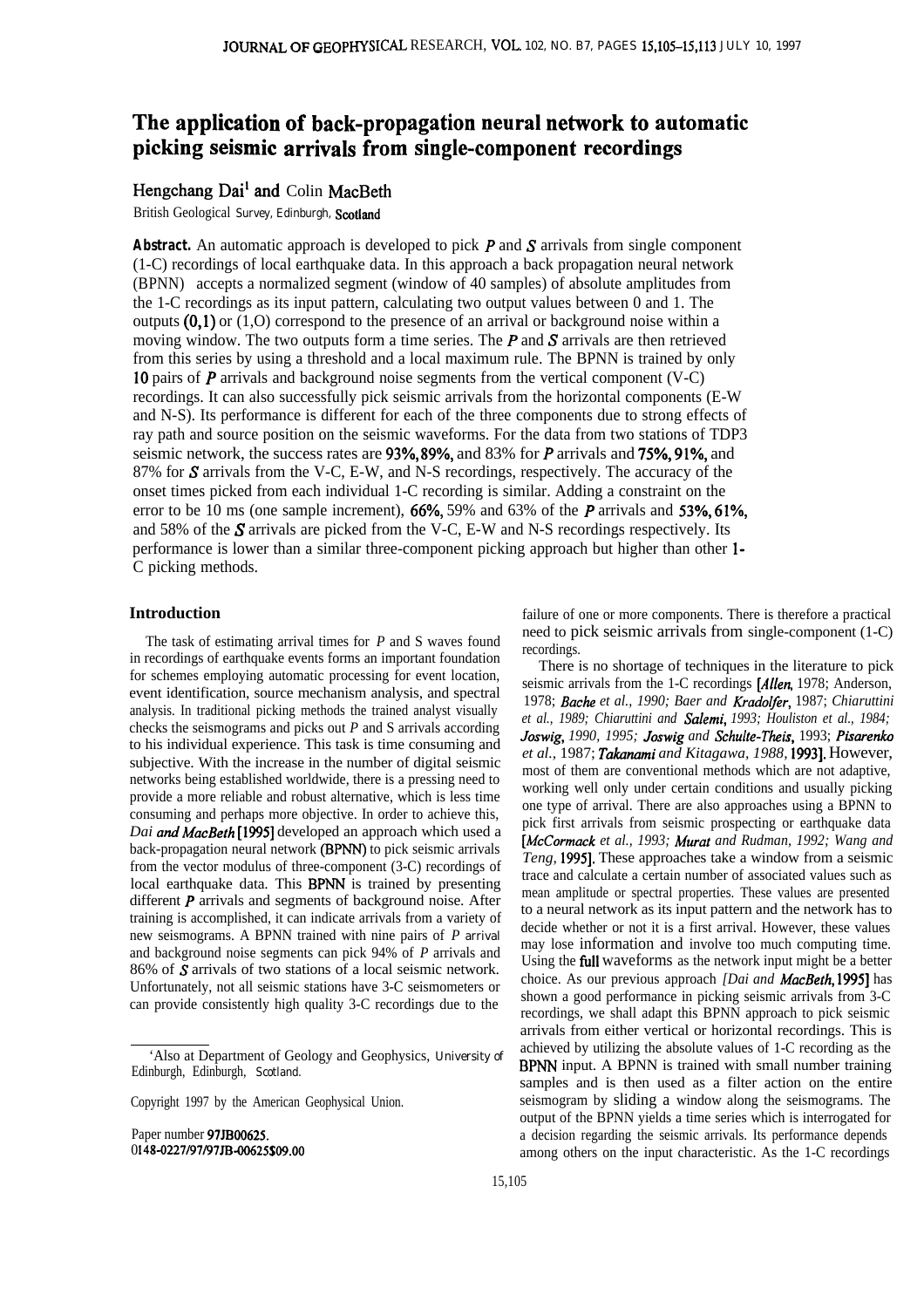have different overall characteristics from the 3-C recordings, the original approach might not give rise to an equally good performance in picking arrivals form I-C recordings. It is necessary to alter the training data set and the BPNN structure, so that a good performance is obtained.

#### **Approach**

## **Back Propagation Neural Network**

The BPNN used in this approach is a three-layer feed-forward neural network trained by the generalized delta rule *[Rumefhart et al.,* 1986; *Pao,* 19891. It is made up of sets of nodes arranged in layers, an input layer, an hidden layer, and an output layer. Each node, the basic processing unit, has a nonlinear activation function. The outputs of the nodes in one layer are transmitted to nodes in another layer through links called "weights". These weights are real numbers, which are applied as simple multiplicative scalars, and effectively amplify or attenuate the signals. With the exception of the nodes in the input layer, the net input to each node is the sum of the weighted outputs of nodes in the previous layer. Each node is then activated in accordance with the summed input using its activation **function** and a threshold for the function. In the input layer, the net inputs to each node are the components of the input pattern. The signals feed through the network only in a forward direction.

This network is trained by using the generalized delta rule. This method attempts to find the most suitable solution (numerical values of weights and thresholds) for a global minimum in the mismatch between the desired output pattern and its actual value for all of the training examples. The degree of mismatch for each input-output pair is quantified by solving for unknown parameters between the hidden and output layer and then by propagating the mismatch backwards through the network to adjust the parameters between the input layer and hidden layer. In this learning procedure, the first pattern is presented as input to a randomly initialized network, and these weights and thresholds are then adjusted in all the links. Other patterns are then presented in succession, and the weights and thresholds adjusted from the previously determined values. This process continues until all patterns in the training set are exhausted (an iteration). The final solution is generally accepted to be independent of the order in which the example patterns are presented. A final check can be performed by looking at the pattern error, which is defined as the square of the mismatch between desired and actual output for each pattern, and the system error, which is defined as the average of all of these pattern errors, to determine whether the final network solution satisfies all the patterns presented to it within a certain threshold error. The set of weights and thresholds in the network are now specificaIly tailored to "remember" each input and output pattern and can consequently be used to recognize or generate new patterns given an unknown input.

#### **Characteristics of Seismic Recordings**

In contrast with 3-C recordings, 1-C recordings only represent behavior of the particle motion of a seismic signal in orthogonal directions. Despite the fact that complete polarization and propagation information cannot be obtained from 1-C recordings which are strongly dependent on the source position and ray direction, the arrival of a seismic signal may still be observed on each separate 1-C recording by changes in the amplitude, frequency, and polarization characteristics which might be obtained by taking different characteristic functions. Several basic characteristic functions of I-C recordings can be used for this purpose, such as, the absolute value function [Anderson, 19781, the square function *[Swindell and Snell*, 1977], Allen's function *[Men,* 1978], the envelope function *[Kanasewich,* 1981], and the modified differential function *[Stewart,* **19771.** Here we choose the absolute value function as the input signal of the BPNN because it has the highest fidelity and processing speed and is most objective amongst these functions. We do not use the I-C recording itself because the first motion of an arrival has two directions (up and down) and is source dependent. Figure <sup>1</sup> schematically shows the method with this modification. The amplitude of 1-C recordings is also strongly dependent on the magnitude and epicentral distance of an earthquake. In order to utilize a small training data set to cover all the recordings with different amplitudes, each segment of absolute values is individually normalized before it is fed into the BPNN. Usually, the vertical component recordings are used for picking arrivals in many other methods, so they are used in our first attempt.

#### **BPNN Structure and Training Data Set**

We know that for each problem there exists an optimum BPNN, but finding it might be difficult. Generally, there is no fixed rule to select the structure, and it must be determined by a process of trial and error. We finally select a three-layer BPNN with 40 nodes in **its** input layer, 10 nodes in its hidden layer, and two nodes in its output layer. The input of this BPNN is a normalized segment of absolute values of the V-C recordings of local earthquake data with length 390 ms (40 samples). Two output nodes ( $o_1$  and  $o_2$ ) of the BPNN flag the input segment with (0,i) for *P* arrivals and (1,0) for background noise. It seems that one output node can also flag the two states. However, if there are more than two output states, one node cannot properly be used. For this kind of pattern recognition, the output node should be equal to the desired output states *[McCormack,* 199 I; *Haykin,* 19941. In order to be consistent with this, most authors prefer two nodes for the problem with two desired output states *[Dowfa et al., 1990; Gorman andSejnowski, 1988; h4cCormack et al., 1993; Penn et al., 19931.* We also use two nodes in this approach.

The training data set is reselected from the V-C recordings of local seismic data because the onset times of *P* **arrivals in V-C** recordings are, sometimes, different from those in the vector modulus. The number of training patterns required is determined



**Figure 1.** Schematic diagram showing the method of using a BPNN to pick seismic arrivals. The input of this BPNN is the absolute values of the 1-C recordings. A trained BPNN is treated as a filter moving across the entire 1-C recording by a sliding window. The output of BPNN yields a time series which enhances the changes in the absolute values to indicate the arrival onset.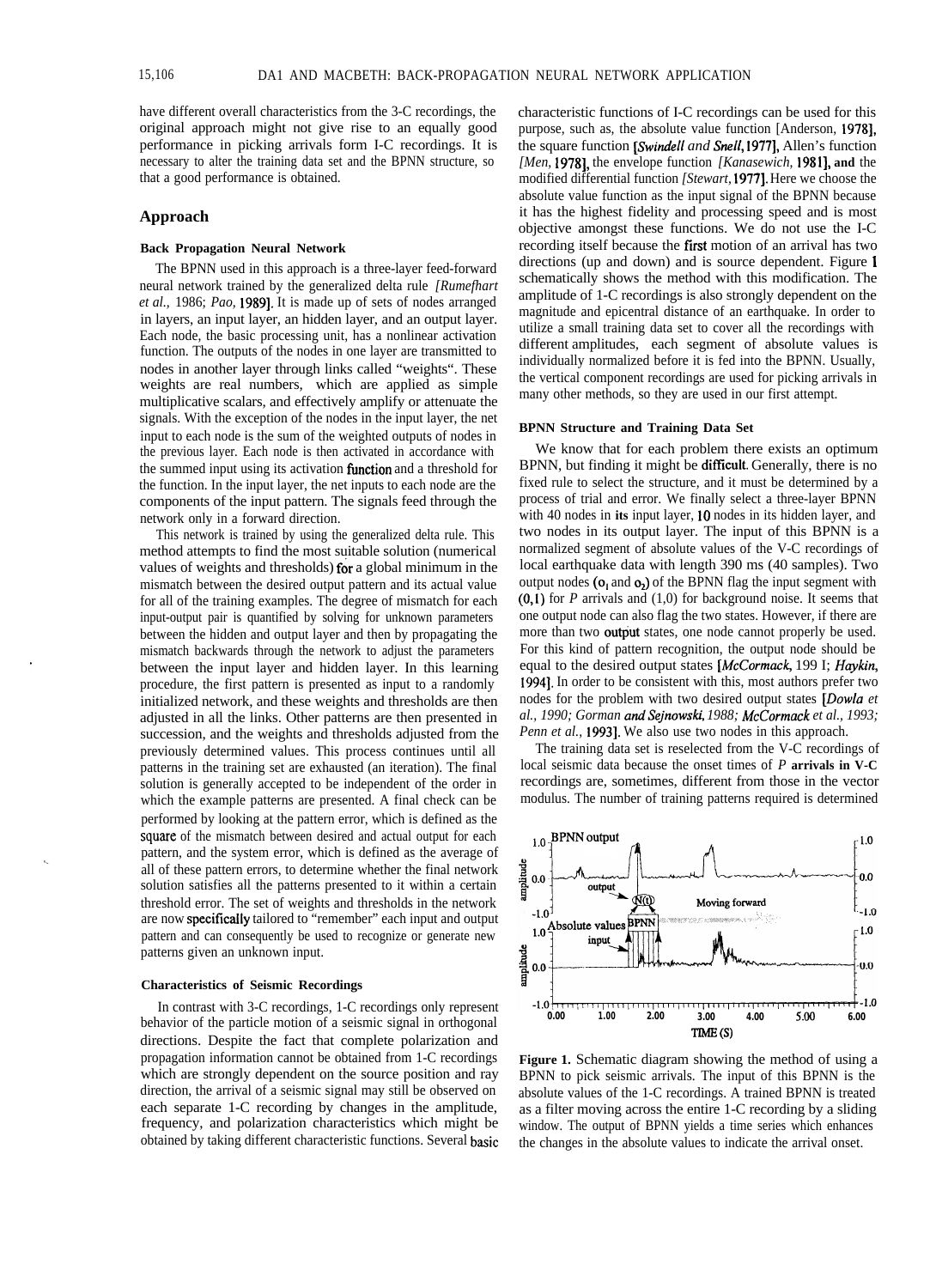by the nature of the problem and the anticipated performance of a trained BPNN. Although some rules give guidance on this *[Baum* and *Huussfer,* 1989; Fuussett, 19941, experience still plays an important role in selecting the suitable number. Too small a number may result in a poorly trained BPNN, and too large a number may result in the learning procedure becoming too long. It seems better to train a BPNN with a small training data set first, and then to improve its performance by subsequently adding more training data sets. In order to balance the performance of a trained BPNN for  $P$  arrivals and background noise, the same number of P arrivals and background noise segments are required to train the BPNN. Selecting the training data set is simple. After training with a selected set of training samples, the network is tested with other seismograms. If the test proves unsuccessful, we include this in the overall training set. This procedure is repeated until the success performance is acceptable. The training sample should contain the general characteristics of  $P$  arrivals. Finally, by a process of trial and error, 10 pairs of *P* arrival and background noise segments (Figure 2) from station DP of the TDP3 seismic network [Lovell, 1989] are used to train this BPNN.

## **Rules for Picking Arrivals**

Afier training, the BPNN is applied to the entire 1-C recording by sliding a small window, of the size of the input layer, along



**Figure** 2. Ten pairs of *P* arrivals and background noise segments of absolute values of V-C recordings used for training a BPNN. Noise segments are extracted prior to the  $P$  arrivals in the same seismograms. Arrows on *P arrival segments,* all at the 21st sample, indicate arrival onset used to train the BPNN. These segments are individually normalized before being fed into the BPNN.

the absolute trace values. The resulting outputs are converted in1 a time series N(r):

$$
N(f) = \frac{1}{2}[(1 - o_1(t))^2 + o_2(t)^2]
$$
 (1)

which is interrogated for a decision regarding arrivals. Thi function exaggerates the difference between the desired output an the background noise. A peak in N(r) corresponds to characteristic change in amplitude, and its maximum indicates th onset of the arrivals. If the change is similar to a training  $\lambda$ arrival, the peak value should be close to 1. Usually, the peal value indicates the similarity between a change and a training  $\boldsymbol{\ell}$ arrival. The rules used to detect and pick arrivals from this **time** series are the same as in our previous approach  $[Data]$  and *MacBeth*, 1995]: (1) detect an arrival using a simple threshold rule on  $N(t)$ ; and (2) pick the arrival onset time using the local maximum of N(r). The local maximum is in the window, beginning when the  $N(t)$  exceeds the threshold, with a length of the input segments. Note that the onset time is relatively insensitive to the picking threshold.

#### **Postprocessing for Discarding Noise Bursts and Spikes**

In the  $N(t)$  curve, some peaks correspond to noise bursts with low amplitude and signal-to-noise ratio (SNR), and some to spikes which are typically one or two samples of anomalously large amplitude compared with the background signal. They may be discarded by a BPNN trained with samples including such noise bursts and spikes. However, it will involve a large network structure and a long training procedure. Because discarding the noise bursts and spikes is a simple task, we prefer to discard them by using conventional algorithms described below. Note that this postprocessing can only reduce false alarms, it cannot improve the BPNN's picking capability.

**Discarding small noise burst.** The features of a small noise burst are low amplitude and low SNR. Two criteria, mean amplitude criterion and mean SNR criterion, may therefore be used to discard this noise burst. The mean amplitude of a segment is calculated from the onset time to the end of the sliding window with the length of input segment.

mean amplitude = 
$$
\frac{1}{N} \sum_{1}^{N} m
$$
, (2)

where  $m_i$  is the amplitude value, and N is the window length. A threshold obtained from the background signals is then applied to the mean amplitude. If the mean amplitude is below the threshold, it is a small noise burst. For the entire data set used, the mean amplitude threshold is fixed to be 10.

The mean SNR criterion is defined as the ratio between the

mean amplitudes after and before the onset time.  
\nmean SNR = 
$$
\frac{\text{mean amplitude}_{\text{before onset}}}{\text{mean amplitude}_{\text{before onset}}}
$$
 (3)

If the mean SNR is below a threshold, it is a small noise burst. For the entire data set used, the threshold is fixed to be 1.7.

**Discarding spikes.** The feature of spikes is that only one or two samples have much large values than other samples. So we define a spike amplitude ratio criterion to discard the spike. Three steps are used to define this criterion. First, in the sliding window in which an arrival is picked, the peaks of amplitude are chosen as  $p_i$  ( $i$  < window length). Second, the mean amplitude of peaks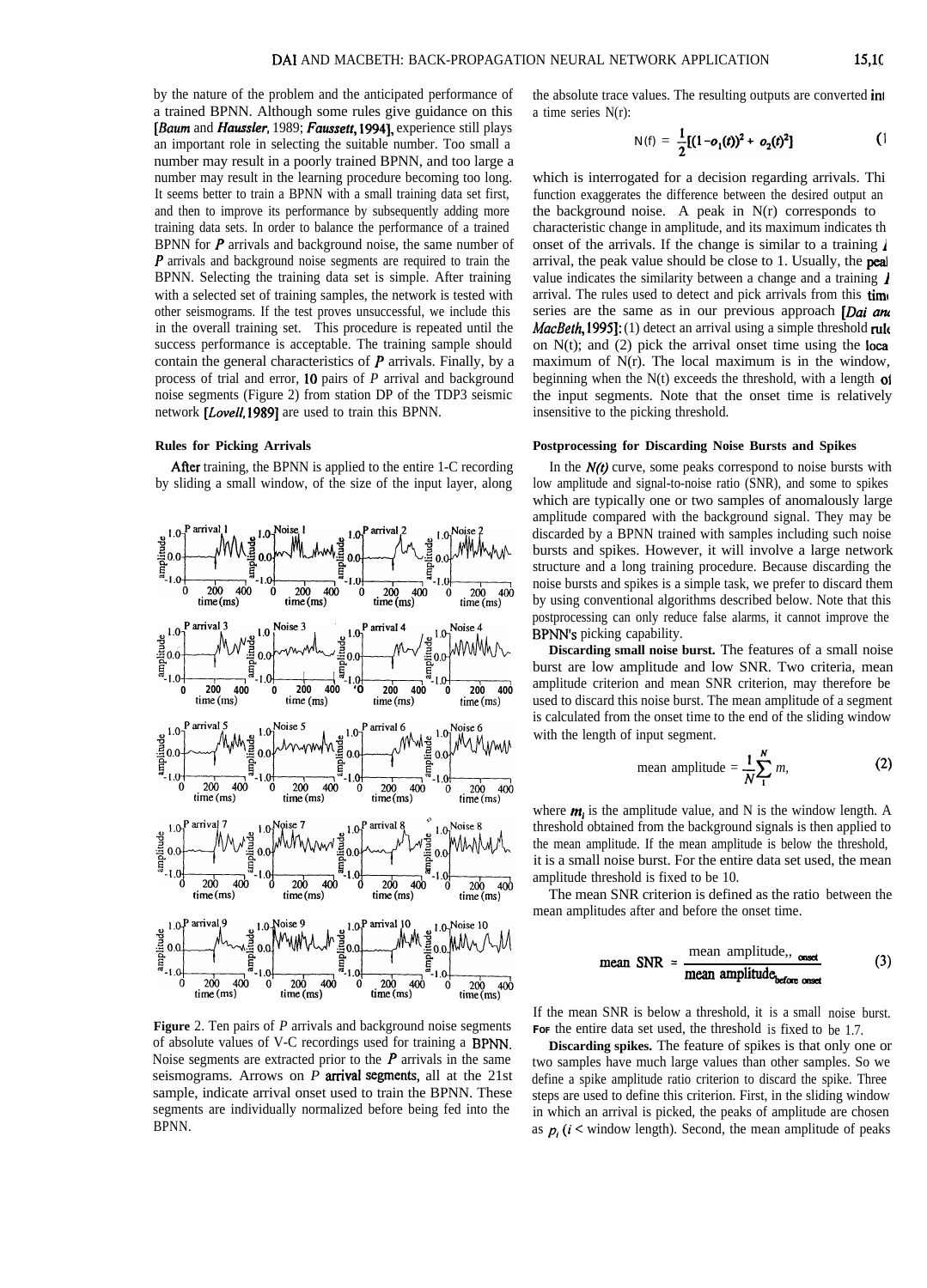

**Figure** 3. The map of events recorded on vertical component recordings. (a) shows the *P* arrivals from station DP, (b) the S arrivals from station DP, (c). the *P* arrivals from station AY, and (d) the S arrivals from station AY. Each .symbol represents an event whose *(P* or S) arrival was manually picked. The grey circles represent arrivals picked by the trained BPNN, and dark grey squares represent arrivals missed by this BPNN. Black circles represent the training *P* arrivals from station DP. Two solid triangles represent stations DP and AY.

is calculated, excepting the largest two peaks. Third, the ratio defined as:

spike amplitude ratio  $=$  mean peak amplitude

If this ratio is below a given threshold, it is a spike. For the entire data set used, the threshold value is fixed to be 0.1.

**Example 1** The values of these criteria are easy to choose as they are not **maximum of peaks** (4) The values of these criteria can be used to filter out most small noise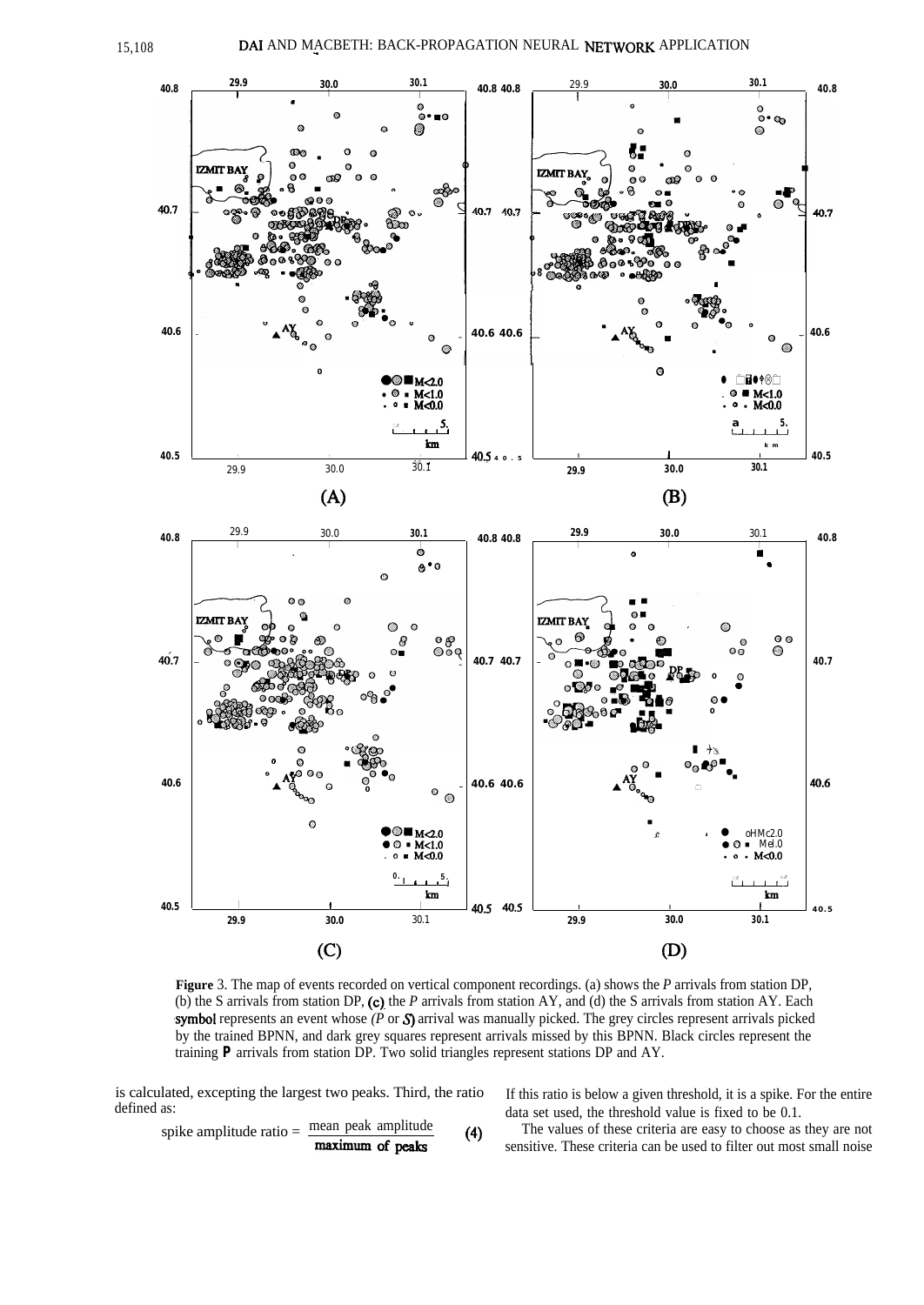

Figure 4. Statistical comparison of (top) *P* and (bottom) S arrivals picked by the BPNN with manual picks from V-C recordings. A negative value of time error indicates a later pick by trained BPNN approach than that given by visual analysis, and the positive value indicates an earlier pick. MIS refers to all those unpicked arrivals, defined as picks with error larger than 10 sample increments (100 ms). The success rate of trained BPNN relative to manual reference picks is quoted as a percentage.

bursts and spikes, however, other kinds of noise burst which are more similar to seismic arrivals are still left for further identification. We confine the discussion of such discrimination to a secondary stage of the analysis scheme, that is, the arrival identification.

#### **Testing on a Complete Data Set**

After optimizing the BPNN's structure and training data set, the trained BPNN is applied to a data set including 762 recordings (371 from station DP and 391 from station AY) of TDP3 seismic network *[Loveff,* 19891 which was used in our previous approach [*Dai and MacBeth*, 1995]. Due to the ray path, some *P* arrivals and some S arrivals are low amplitude or absent from 1-C recordings, especially from smaller events, and some arrivals have different onset times on different 1-C recordings due to phase change. We must manually pick the *P* and S arrival onset times from three 1-C recordings and use them as references to compare with the BPNN's picking results. The trained BPNN will be used to deal with three 1-C recordings, respectively.

#### Testing Results

The testing results do not show any obvious relationship between the picking ability of this trained BPNN and event positions. Figure 3, as an example, displays the picking results from vertical recordings related to event positions. Although the *P* arrivals used to train this BPNN have high SNR, this trained BPNN can also pick *P* and S arrivals with low SNR.

Figures 4, 5, and 6 show the statistics of the time accuracy of the picked onset time compared with manual picks. As picked onset times are insensitive to the picking threshold, only the results with threshold 0.6 are shown. These figures show that stations DP and AY have different performances. Detecting and picking results from station AY are poorer than those from station DP. This is largely a consequence of the data quality and different characteristics. The recordings on station DP usually have stronger energy and higher SNR than those on station AY. The arrivals on station DP are much clearer than on station AY, so the arrival times picked by the BPNN from station DP are more accurate than those from station AY. The source orientation has a larger effect on the picking of S arrivals than that on the picking of *P* arrivals. For example, S arrivals of the V-C recordings in station AY are masked by the *P* wave coda for some small events, so it is difficult to detect and pick these S arrivals, even by visual analysis. Figure 7a shows such an example in which the S arrival in V-C recordings has a smooth first motion and is consequently not picked by the BPNN, but on the horizontal components it is clearer. This S arrival is picked from both N-S and E-W components (Figure 7b and 7c). In contrast with the S arrival, the *P* arrival is missed from the two horizontal components. However, both *P* and S arrivals are picked from the modulus (Figure 8). It is difficult to say from which component the method has the best performance. For example, for *P* arrivals the best performance on station DP is from the V-C recordings, but on station AY the best



Figure 5. Statistical comparison of (top) *P* and (bottom) S arrivals picked by the BPNN with manual picks from E-W recordings.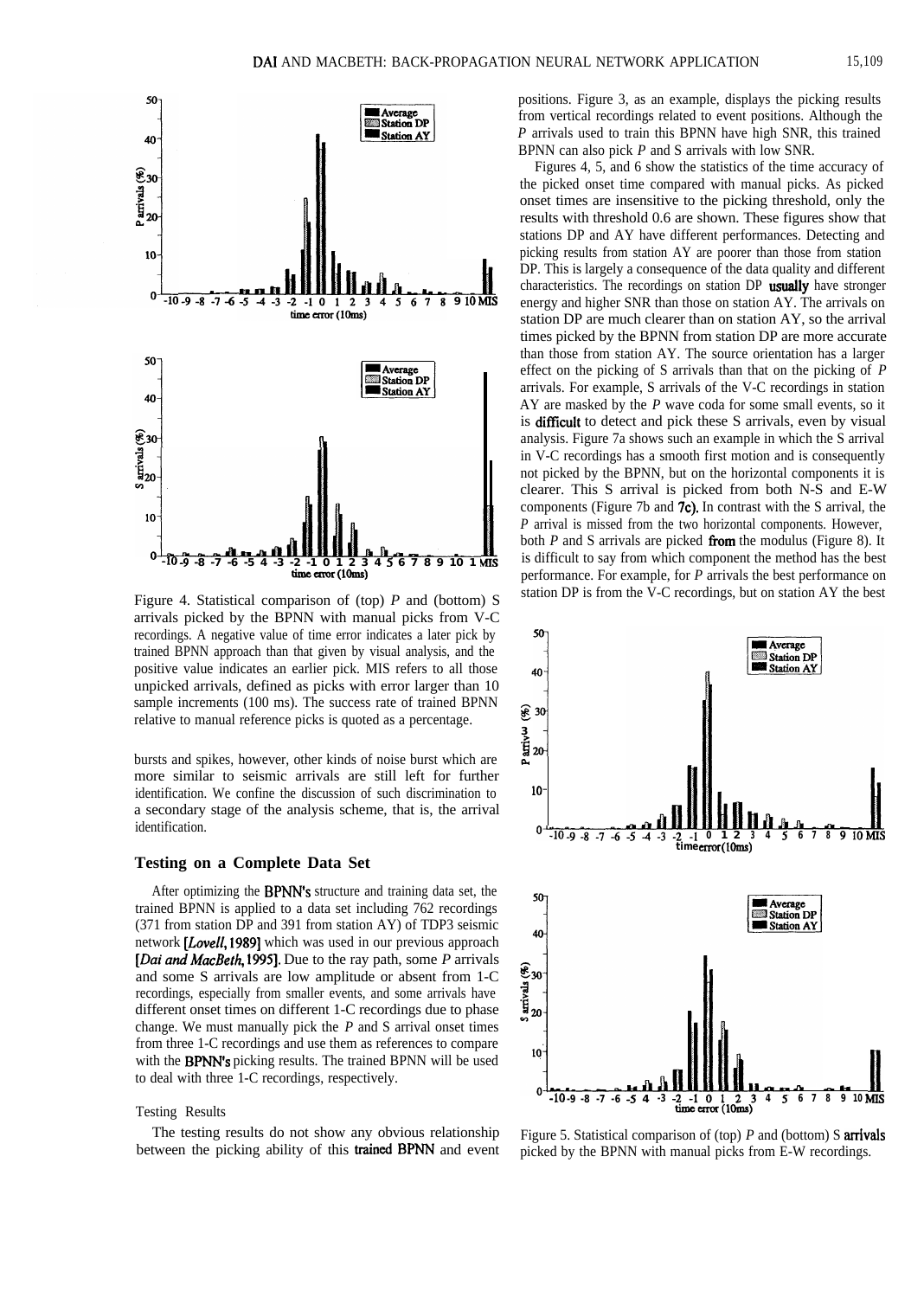

**Figure 6.** Statistical comparison of (top) *P* and (bottom) S arrivals picked by the BPNN with manual picks from N-S recordings.

one is from the E-W component; for S arrivals, on station DP the best performance is still from the V-C recordings, but on station AY the best one is from the N-S component.

Three onset times obtained from three 1-C recordings of the same arrival might be different due to the data quality and SNR which are dependent on the source position and many other factors, For the event shown on Figure 7, the *P* onset time picked from V-C recordings is 40 ms (four samples) later than that from modulus, and both the S onset times from the E-W and the N-S component are 10 ms (one sample) later than the modulus results. In comparison with the manual picks, the onset times picked from the modulus are more accurate.

#### **Overall Performance From Three 1-C Recordings**

Tables 1 and 2 summarize the picking results from three 1-C recordings. Note that this BPNN is trained only with *P* arrivals and background noise from Station DP. However, it can be applied to different stations for picking other kinds of arrivals, although the picking ability varies as the data quality is changed. This shows that seismic arrivals have some general characteristics. This BPNN trained with  *arrivals has learned these general* characteristics and can use them to pick other kind of arrivals, even from other stations. However, if an arrival has specific characteristics which are quite different from this general character, the BPNN will not be able to pick it.

This BPNN approach is capable to suppress the noise bursts. Table 3 shows the recording numbers in which noise bursts are picked by the BPNN. Amongst these recordings, most of them have only one noise burst detected in an entire recording. These noise bursts are similar to the seismic arrivals, so even in manual analysis, it is also difficult to discard them by only using the noise burst segments **themselves**. An analyst must compare the noise burst **with** other pick, **even with** the data from other stations to discard them.

The above results suggest that a trained BPNN can be applied to all three components individually. It is then possible to combine and compare results from each component, in which some arrivals may be absent, to obtain both *P* and S arrival onset times, such as the case shown on Figures 7 and 8. Even if one of the three components fails, the **other** two can give useful results. The arrival



Figure 7. Examples of the BPNN output N(t), with the three 1-C recordings and their absolute values of a local earthquake. Vertical lines are automatically drawn by this approach. Dashed line is the picking threshold (0.6) applied to N(t). The BPNN only picks the P arrival from Vertical recording and the S arrival from E-W and N-S recordings. Station AY; May 3, 1984; 0452:38UT; Scale 641 in Figure 7a, 1086 in Figure 7b and 1334 in Figure 7c.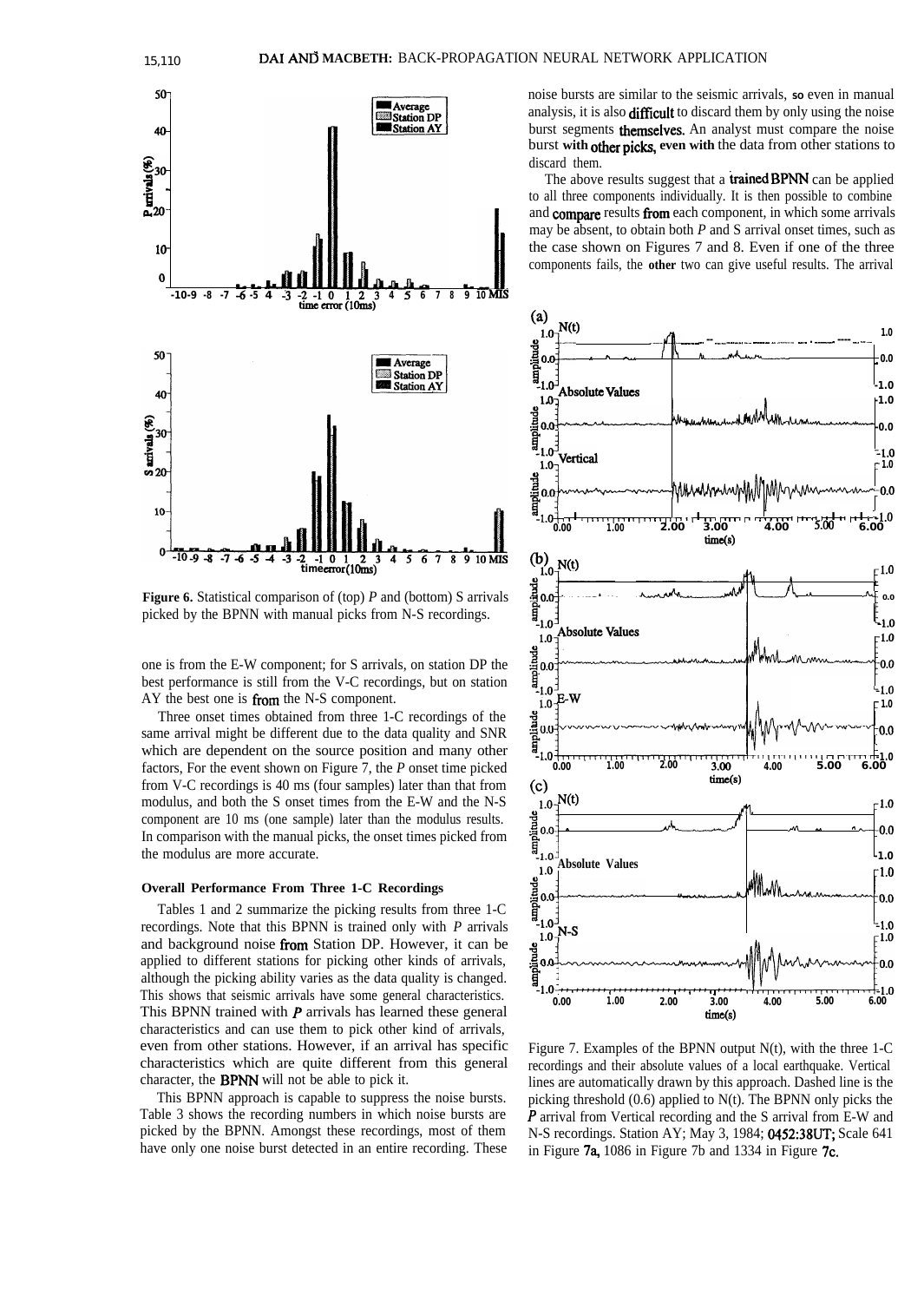

**Figure** 8. An example of the BPNN output N(r), with the three component recordings and its modulus of the same earthquake in Figure 7. The method can pick both the *P* and S arrivals. Station AY; May 3, 1984; 0452:38UT; Scale 1650.

times picked by the BPNN on three 1-C recordings are usually different, which is thought to be due to the effect of ray path or variations in the inhomogeneous upper crust.

## **Comparison With Other 1-C Methods**

As discussed in the introduction, there are many picking algorithms available. However, only a few of them are in common use. Table 4 gives a comparison of their principles and general performance against our method. Because articles tend to describe principles and show a few examples, these cannot be directly or wholly compared with our result which is applied to a specific **data** set of local events, so that this table may not be truly representative of the optimal forms of each technique. However, it does appear that the high success percentage and the small estimation error for both *P* wave and S wave analysis is potentially encouraging for future work. We believe that an additional strength of the neural network is that it can deal with raw data once it has been trained appropriately. This contrasts with many other techniques, which rely upon preprocessing steps to generate control parameters. The network presented here is relatively quick to train and has been shown to be adaptive to various types of waves.

#### **Comparison With 3-C Method**

Tables 1 and 2 also show the picking results from our previous 3-C method. Compared with the results from the 1-C method, the 3-C method has quite obviously a better performance, being more accurate. Visually checking the seismograms shows that the arrivals onset times picked from the *3-C* modulus are closer to the manual picks than those from 1-C recordings. The seismic arrivals on 1-C recordings are sometimes not clear or missing, especially for the S arrivals. For example, only  $175$  S arrivals are manually picked from the V-C recordings of station AY, half of those (305) picked from the modulus of 3-C recordings. But even of the 175 S arrivals, some have no clear first motion, or very low SNR

and amplitude. In this case, the BPNN loses its ability to detect them. This is **due** to the fact that the BPNN is trained by manual picking results and uses this experience to deal with new data, so that it cannot go beyond the manual picking results.

Comparing the noise bursts picked from 1-C recordings and 3- C recordings, the 3-C method is found to be superior to the 1-C method and can **efficiently** suppress the noise output (Table 3). This is because the seismic arrivals in three 1-C recordings are synchronous, and the noise is not synchronous. The modulus of 3- C can sum up the changes of an arrival which are projected on the three 1-C recordings, but the noise in the three **1-C** recordings may counteract each other. Using 3-C recordings also requires a small BPNN so that its speed in training and processing is quicker than that of 1-C recordings.

## **Summary**

A BPNN is used as a tool to pick *P* and S arrivals from three 1-C recordings. The input of this BPNN is the absolute value of the 1-C seismic recordings. This BPNN is trained by a small subset of the data (10 *P* arrival and background noise segments) from the V-C recording of station DP and can successfully detect and pick seismic arrivals not only from V-C recordings but also from the other two horizontal components and other stations. The performance is different for each of the three 1-C recordings due to strong effects of ray directions and source positions. The effect is smaller on *P* arrivals than on S arrivals. The accuracy of the onset times picked from each individual 1-C recordings is similar.

Comparing with other 1-C methods, this approach is flexible and can pick both *P* and S arrivals simultaneously. It has a better

**Table 1.** Summary of Picking Performances for Arrivals From Different Component Recordings

|         |             |      | DP<br>$\overline{\mathbf{A}\mathbf{Y}}$ |      |      | Overall |      |
|---------|-------------|------|-----------------------------------------|------|------|---------|------|
| N(t)    | Threshold   |      | 0.6<br>0.5                              | 0.6  | 0.5  | 0.6     | 0.5  |
|         |             |      | P Arrivals Picked by the BPNN           |      |      |         |      |
| V-C     | Manual      | 350  | 350                                     | 298  | 298  | 648     | 648  |
|         | <b>BPNN</b> | 328  | 330                                     | 275  | 275  | 603     | 605  |
|         | Percent     | 93.7 | 94.3                                    | 92.2 | 90.2 | 93.1    | 93.4 |
| $E-W$   | Manaul      | 356  | 356                                     | 295  | 295  | 651     | 651  |
|         | <b>BPNN</b> | 327  | 330                                     | 255  | 257  | 582     | 587  |
|         | Percent     | 91.9 | 92.7                                    | 86.4 | 87.1 | 89.4    | 90.2 |
| $N-S$   | Manual      | 356  | 356                                     | 265  | 265  | 621     | 621  |
|         | <b>BPNN</b> | 321  | 327                                     | 195  | 201  | 516     | 528  |
|         | Percent     | 90.2 | 91.8                                    | 76.2 | 75.8 | 83.1    | 85.0 |
| $3-c$   | Manaul      | 356  | 356                                     | 300  | 300  | 656     | 656  |
|         | <b>BPNN</b> | 345  | 352                                     | 274  | 277  | 619     | 629  |
|         | Percent     | 96.9 | 98.8                                    | 91.3 | 92.3 | 94.3    | 95.8 |
|         |             |      | S Arrivals Picked by the BPNN           |      |      |         |      |
| V-C     | Manual      | 334  | 334                                     | 175  | 175  | 509     | 509  |
|         | <b>BPNN</b> | 289  | 306                                     | 93   | 115  | 382     | 421  |
|         | Percent     | 86.5 | 91.6                                    | 53.1 | 65.2 | 75.0    | 82.7 |
| $E-W$   | Manual      | 342  | 342                                     | 281  | 281  | 623     | 623  |
|         | <b>BPNN</b> | 308  | 315                                     | 258  | 265  | 566     | 580  |
|         | Percent     | 90.1 | 92.1                                    | 91.8 | 94.3 | 90.9    | 93.1 |
| $N-S$   | Manual      | 341  | 341                                     | 282  | 282  | 623     | 623  |
|         | BPNN        | 302  | 307                                     | 241  | 254  | 543     | 561  |
|         | Percent     | 88.6 | 90.0                                    | 85.4 | 90.1 | 87.2    | 90.0 |
| $3 - c$ | Manual      | 342  | 342                                     | 285  | 285  | 627     | 627  |
|         | <b>BPNN</b> | 302  | 316                                     | 240  | 259  | 542     | 575  |
|         | Percent     | 88.3 | 92.4                                    | 84.2 | 90.9 | 86.4    | 91.7 |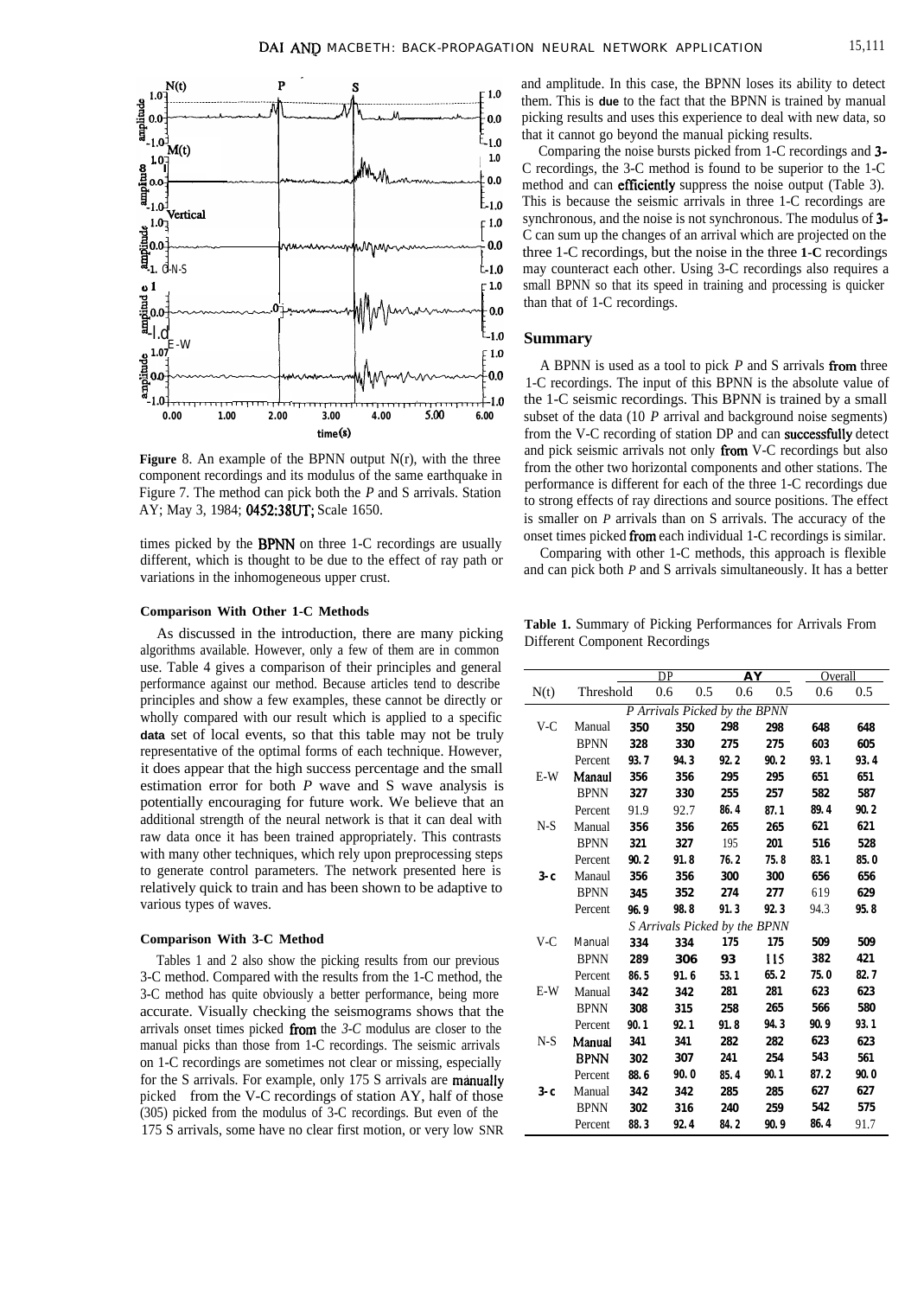Table 2. Summary of Picking Rate With Onset Time Error  $\leq$ 10 ms (One Sample Increment)

|                             | DP   | AY                                 | Overall |  |  |  |  |
|-----------------------------|------|------------------------------------|---------|--|--|--|--|
| Picking Pate for P arrivals |      |                                    |         |  |  |  |  |
| V-C                         | 67.1 | 65.1                               | 66.2    |  |  |  |  |
| E-W                         | 58.9 | 60.0                               | 59.2    |  |  |  |  |
| $N-S$                       | 63.8 | 55.8                               | 60.3    |  |  |  |  |
| $3-C$                       | 80.0 | 68.1                               | 74.5    |  |  |  |  |
|                             |      | <i>Picking Pate for S arrivals</i> |         |  |  |  |  |
| V-C                         | 58.9 | 40.6                               | 52.7    |  |  |  |  |
| E-W                         | 54.6 | 69.0                               | 61.2    |  |  |  |  |
| $N-S$                       | 59.5 | 55.7                               | 57.7    |  |  |  |  |
| $3-C$                       | 68.1 | 57.2                               | 63.2    |  |  |  |  |
|                             |      |                                    |         |  |  |  |  |

Values in percent.

The picking threshold is 0.6.

**Table** 3. Number of Recodings Contained Noise Burst Picked by BPNN

|       | DP<br>$(371*)$ | AY<br>$(391*)$ | Overall<br>$(762*)$ | Overall<br>Percent (%) |
|-------|----------------|----------------|---------------------|------------------------|
| V-C   | 73             | 21             | 94                  | 12.3                   |
| E-W   | 104            | 54             | 158                 | 29.7                   |
| $N-S$ | 95             | 44             | 139                 | 18.2                   |
| $3-C$ | 74             | 24             | 98                  | 12.9                   |

\* Total recording number.

**Table** 4. Comparison of Selected 1-C Picking Methods

| Reference                                         | Method                          |             | Wave Picking Result Time Error                         |                                                                     |
|---------------------------------------------------|---------------------------------|-------------|--------------------------------------------------------|---------------------------------------------------------------------|
|                                                   |                                 | <b>Type</b> |                                                        |                                                                     |
| Allen [1978] STA/LTA* P                           |                                 |             | 60-80%                                                 | $\leq 0.05$ s                                                       |
| Baer and<br>Kradolfer                             | modified P<br><b>STA/LTA</b>    |             | local: 65.9%<br>region:79.5%                           | $\leq$ 1 sample                                                     |
| [1987]                                            |                                 |             | teleevent: 90%                                         | $\leq$ 3 sample                                                     |
| <b>Joswig</b> and<br>Shulte-Theis event<br>[1993] | master-<br>correlation          | P           | 80% for weak<br>events                                 | $\leq$ 1 sample                                                     |
| Dai and<br><b>MacBeth</b><br>[this paper]         | artificial<br>neural<br>network | P and<br>S  | $90\%$ for P<br>83% for S<br>$63\%$ for P<br>59% for S | $\leq 100$ ms<br>$\leq 100$ ms<br>$\lambda$ < 10 ms<br>$\leq 10$ ms |

\* STA/LTA: Short term average/Long term average.

performance than others. In contrast with our previous 3-C picking, the performance of 1-C picking is lower, with the associated disadvantage of a larger BPNN structure. It depends on the ray directions and the accuracy of arrival onset times is reduced. But it has an obvious advantage of flexibility over 3-C picking as it can be used on I-C recordings when 3-C recordings are not available.

The work in this paper and our previous paper  $[Data and$ *MixBeth, 19951* demonstrates the adaptive nature of the BPNN. Both the 1-C approach and the 3-C approach employ the same computer programs. Only the BPNN structure and the training data set are changed. Further, without changing the programs, this BPNN approach might also he used to deal with regional and teleseismic earthquake data.

Acknowledgments. This research is sponsored by Global Seismology Research **Group**(GSRG), British Geological Survey (BGS) of the Natural Environment Research Council (NERC), and is published with the approval of the Director of the BGS (NERC). We thank Chris Browitt, David Booth, and John Lovell of BGS for supplying the earthquake data. Thanks are extended to the staff and student of GSRG for their **support** and encouragement with this work.

## **References**

- Allen, R V., Automatic earthquake recognition and timing from single *trace, Bull. Seismol. Sot. Am., 68,* 1521-1532, 1978. Anderson, K. R, Automatic processing of local earthquake data, Ph.D.
- thesis, Mass. Inst. of Technol., Cambridge, 1978
- Bache, T. C., S. R Bratt, J. Wang, R M. Fung, C. Kobryn and J. W. Given, The intelligent monitoring system, *Bull. Seismof. Sot. Am., 80,* 1833-1851,199O.
- Baer, M. and U. Kradolfer, Automatic phase picker for local and teleseismic **event,** *Bull. Seismol. Sot. Am.,77,* 1437-1445, 1987.
- Baum, E. B. and D. Haussler, What size net give valid generalization, *Neural Comput.,* I, 151-160, 1989.
- Chiaruttini, C. and G. Salemi, Artificial intelligence techniques in the analysis of digital seismograms, *Comput. Geosci., 19,* 149-156, 1993.
- Chiaruttini, C., V. Roberto and F.Saitta, Artificial intelligence techniques in seismic signal interpretation, *Geophys. J Int., 98, 223-232,* 1989.
- Dai, H. and C. MacBeth, Automatic picking of seismic arrivals in local earthquake data using an artificial neural network, *Geophys.* J. Int., 120, 758-774, 1995.
- Dowla, F., S. R Taylor, and R W. Anderson, Seismic discrimination with artificial neural networks: Preliminary results with regional spectral **data,** *Bull. Seismoi. Sot. Am., 80,* 13461373, 1990.
- Fausett, L., *Fundamentals of Neural Networks,* Prentice-Hall, Englewood Cliffs, N. J., 1994.
- Gorman, R P. and T. J. Sejnowski, Analysis of hidden units in a layered network trained to **classify** sonar targets, *Neural Networks*, *I*, 75-89, 1988.
- Haykin, *S., Neural Networks, A Comprehensive Foundation*, Macmillan College Publishing, New York, 1994.
- Houliston, D. J., G. Waugh, and J. Laughlin, Automatic real-time event detection for seismic network, *Comput. Geosci., 10,* 431-436, 1984.
- Joswig, M., Pattern recognition for earthquake detection, *Bull. Seismof. Sot. Am., 80,170-186,* 1990.
- Joswig, M., Automated classification of local earthquake date in the BUG small array, *Geophys. J Int., 120,262-286,* 1995.
- Joswig, M. and H. Schulte-Theis, Master-event correlations of weak local earthquake by dynamic waveform match, *Geophys.* **J.** Int., 113, 562-574, 1993.
- Kanasewich, E. R, *Time Sequence Analysis in Geophysics*, Univ. of Alberta Press, Edmonton, 198 1.
- Lovell, J., Source parameters of microearthquake swarm in Turkey, Master of Philosophy thesis, Univ. of Edinburgh, Edinburgh, Scotland, 1989.
- McConnack, M. D., Neural computing in geophysics, *Geophys. Leading* Edge *E&or., IO,* 11-15, 1991.
- McCormack, M. D., D. E. Zaucha and D. W. Dushek, First-break refraction event picking and seismic data trace editing using neural networks, *Geophysics, 58, 67-78,* 1993.
- Murat, M. and A. Rudman, Automated first arrival picking: A neural network approach, *Geophys. Prospee.., 40, 587-604,* 1992.
- Pao, *Y.* H., *Adaptive Pattern Recognition and Neural Networks,* Addison-Wesley, Reading, Mass., 1989.
- Penn, B. S., A. J. Gordon and R F. Wendland, Using neural networks to locate edges and linear features in satellite images, *Comput. Geosci.,* 19, 1545-1565, 1993.
- Pisarenko, V. F., A. F. Kushnir and I. V. Savin, Statistical adaptive algorithms for estimation of onset moments of seismic phases, *Phys. Earth Planet. Inter., 47,* 4-10, 1987.
- Rumeihart, D. E., G. E. Hinton and R J. Williams, Learning internal representation by backpropagating errors,*Nature, 323,533-536,1986.*